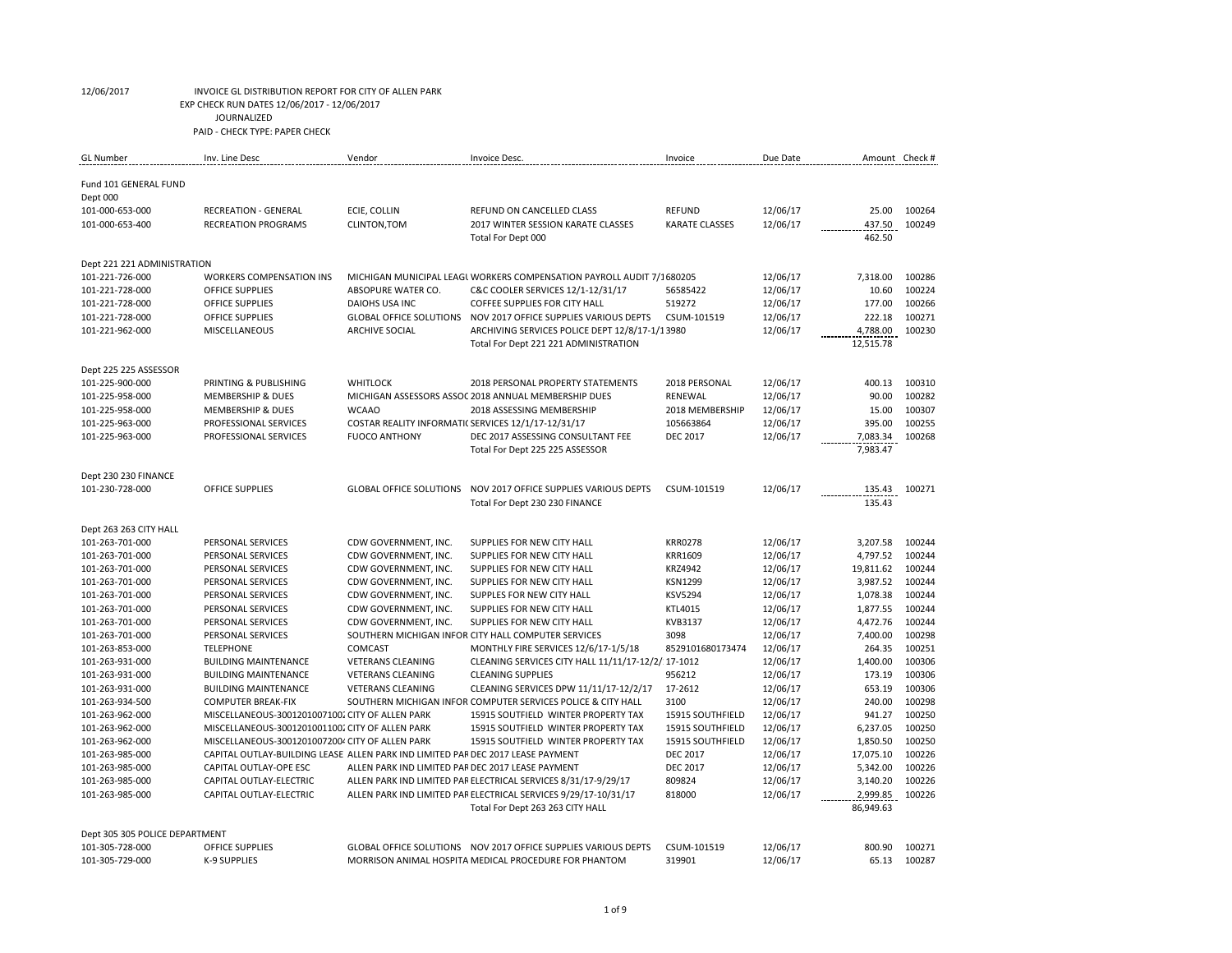| <b>GL Number</b>                          | Inv. Line Desc                                 | Vendor                                               | Invoice Desc.                                                   | Invoice          | Due Date | Amount          | Check #          |
|-------------------------------------------|------------------------------------------------|------------------------------------------------------|-----------------------------------------------------------------|------------------|----------|-----------------|------------------|
| 101-305-729-000                           | <b>K-9 SUPPLIES</b>                            | MORRISON ANIMAL HOSPITA SEDATION REVERSAL            |                                                                 | 320107           | 12/06/17 | 47.89           | 100287           |
| 101-305-729-000                           | <b>K-9 SUPPLIES</b>                            | PET SUPPLIES PLUS                                    | K-9 SUPPLIES                                                    | 24927            | 12/06/17 | 53.08           | 100290           |
| 101-305-729-000                           | <b>K-9 SUPPLIES</b>                            | PET SUPPLIES PLUS                                    | <b>K-9 SUPPLIES</b>                                             | 7977             | 12/06/17 | 51.47           | 100290           |
| 101-305-761-000                           | PRISONER BOARD                                 | <b>CITY OF DEARBORN</b>                              | PRISONER BOARD 10/1/17-10/31/17                                 | 0000045167       | 12/06/17 | 1,569.00        | 100247           |
| 101-305-805-000                           | <b>VEHICLE TOWING</b>                          | <b>CITY TOWING</b>                                   | 58 VEHICLE, 13 PERSONAL TOWED 11/15/17-11 11/15/17-11/30/17     |                  | 12/06/17 | 9,360.00        | 100248           |
| 101-305-805-000                           | <b>VEHICLE TOWING</b>                          | <b>CITY TOWING</b>                                   | 69 VEH TOWED, 18 PERSONALL 11/1/17-11/15/ 11/1/17-11/15/17      |                  | 12/06/17 | 10,995.00       | 100248           |
| 101-305-853-000                           | <b>TELEPHONE</b>                               | <b>VERIZON WIRELESS</b>                              | POLICE SERVICES 10/11/17-11/10/17                               | 9796120997       | 12/06/17 | 684.28          | 100305           |
| 101-305-931-000                           | <b>BUILDING MAINTENANCE</b>                    | <b>CINTAS CORP.</b>                                  | OCT 2017 UNIFORM SERVICES POLICE DEPT                           | OCT 2017         | 12/06/17 | 65.30           | 100315           |
| 101-305-934-500                           | <b>COMPUTER BREAK-FIX</b>                      |                                                      | SOUTHERN MICHIGAN INFOR COMPUTER SERVICES POLICE DEPT           | 3116             | 12/06/17 | 560.00          | 100298           |
| 101-305-934-500                           | <b>COMPUTER BREAK-FIX</b>                      |                                                      | SOUTHERN MICHIGAN INFOR COMPUTER SERVICES POLICE & CITY HALL    | 3100             | 12/06/17 | 240.00          | 100298           |
|                                           |                                                |                                                      | Total For Dept 305 305 POLICE DEPARTMENT                        |                  |          | 24,492.05       |                  |
| Dept 340 340 FIRE DEPARTMENT              |                                                |                                                      |                                                                 |                  |          |                 |                  |
| 101-340-728-000                           | <b>OFFICE SUPPLIES</b>                         |                                                      | ASADOORIAN FAMILY PRINT PRINTING SUPPLIES FOR FIRE DEPT         | 14609            | 12/06/17 | 147.00          | 100234           |
| 101-340-728-000                           | OFFICE SUPPLIES                                |                                                      | ASADOORIAN FAMILY PRINT PRINTING SUPPLIES FOR FIRE DEPT         | 14608            | 12/06/17 | 194.00          | 100234           |
| 101-340-728-000                           | <b>OFFICE SUPPLIES</b>                         |                                                      | GLOBAL OFFICE SOLUTIONS  NOV 2017 OFFICE SUPPLIES VARIOUS DEPTS | CSUM-101519      | 12/06/17 | 134.07          | 100271           |
| 101-340-757-000                           | <b>OPERATING SUPPLIES</b>                      |                                                      | NETWORK SERVICES COMPAN OPERATING SUPPLIES FIRE DEPT            | 6489107-01       | 12/06/17 | 81.05           | 100288           |
| 101-340-757-500                           | <b>RESCUE SUPPLIES</b>                         | ARROW INTERNATIONAL INC RESCUE SUPPLIES              |                                                                 | 95300429         | 12/06/17 | 1,109.87        | 100233           |
| 101-340-757-500                           | <b>RESCUE SUPPLIES</b>                         |                                                      | BAKER'S GAS & WELDING SUF OXYGEN CYLINDER RENTAL FIRE DEPT      | 09174334         | 12/06/17 | 58.21           | 100237           |
| 101-340-757-500                           | <b>RESCUE SUPPLIES</b>                         | BAKER'S GAS & WELDING SUF OXYGEN FOR EMS USE         |                                                                 | 01475356         | 12/06/17 | 102.84          | 100237           |
| 101-340-757-500                           | <b>RESCUE SUPPLIES</b>                         | J & B MEDICAL SUPPLY, INC. RESCUE SUPPLIES FIRE DEPT |                                                                 | 4037369          | 12/06/17 | 1.213.87        | 100278           |
| 101-340-757-500                           | <b>RESCUE SUPPLIES</b>                         | J & B MEDICAL SUPPLY, INC. RESCUE SUPPLIES           |                                                                 | 4051357          | 12/06/17 | 32.60           | 100278           |
| 101-340-805-000                           | AMBULANCE BILLING                              | ACCUMED BILLING INC.                                 | FIRE SERVICES 11/11/7-11/30/17                                  | 17454            | 12/06/17 | 4,101.44        | 100225           |
| 101-340-853-000                           | TELEPHONE- FIRE FAX AND BACKU AT & T           |                                                      | AT&T SERVICES FOR FIRE DEPT                                     | 313928637711     | 12/06/17 | 145.44          | 100235           |
| 101-340-853-000                           | <b>TELEPHONE</b>                               | <b>VERIZON WIRELESS</b>                              | POLICE PHONE SERVICES 10/11/17-11/10/17                         | 9796042746       | 12/06/17 | 96.00           | 100303           |
| 101-340-920-000                           | UTILITIES- 6730 ROOSEVELT - BG-2 CONSTELLATION |                                                      | FIRE DEPT #1 GAS SERVICES OCT 2017                              | 2177736          | 12/06/17 | 61.18           | 100252           |
| 101-340-920-000                           | UTILITIES                                      | CONSTELLATION                                        | FIRE DEPT # 2 GAS SERVICES OCT 2017                             | 2177737          | 12/06/17 | 728.13          | 100252           |
| 101-340-920-000                           | UTILITIES- 6730 ROOSEVELT - BG-2 CONSTELLATION |                                                      | FIRE DEPT # 2 GAS SERVICES OCT 2017                             | 2177737          | 12/06/17 | (728.13)        | 100252           |
| 101-340-920-000                           | UTILITIES- 6730 ROOSEVELT- BG-21 CONSTELLATION |                                                      | FIRE DEPT #1 GAS SERVICES AUG, SEPT 2017                        | 2177456          | 12/06/17 | 10.96           | 100252           |
| 101-340-920-000                           | UTILITIES                                      | CONSTELLATION                                        | FIRE DEPT #2 GAS SERVICES AUG, SEPT 2017                        | 2177460          | 12/06/17 | 326.12          | 100252           |
| 101-340-920-000                           | UTILITIES- 6730 ROOSEVELT - BG-2 CONSTELLATION |                                                      |                                                                 | 2177460          | 12/06/17 | (326.12)        | 100252           |
|                                           |                                                |                                                      | FIRE DEPT #2 GAS SERVICES AUG, SEPT 2017                        |                  |          |                 |                  |
| 101-340-931-000                           | <b>BUILDING MAINTENANCE</b>                    | <b>BREATHING AIR SYSTEMS</b>                         | BLDG MNT SERVICES FIRE DEPT                                     | 1060918-IN       | 12/06/17 | 465.30<br>78.43 | 100241<br>100277 |
| 101-340-931-000                           | <b>BUILDING MAINTENANCE</b>                    | <b>HOME DEPOT</b>                                    | <b>SUPPLIES VARIOUS DEPTS</b>                                   | 6035322538803747 | 12/06/17 |                 |                  |
| 101-340-934-000                           | <b>EQUIPMENT MAINTENANCE</b>                   | CUMMINS BRIDGEWAY, LLC. VEHICLE MNT FOR 551          |                                                                 | 002-2096         | 12/06/17 | 5,133.26        | 100256           |
| 101-340-939-000                           | <b>VEHICLE MAINTENANCE</b>                     | <b>GLENDALE AUTO VALUE</b>                           | <b>VEHICLE MNT FIRE DEPT</b>                                    | 359-134801       | 12/06/17 | 26.37           | 100269           |
| 101-340-939-000                           | <b>VEHICLE MAINTENANCE</b>                     | <b>HALT FIRE</b>                                     | VEHICLE MNT FIRE DEPT                                           | S0075923         | 12/06/17 | 288.00          | 100275           |
| 101-340-939-000                           | <b>VEHICLE MAINTENANCE</b>                     | <b>HALT FIRE</b>                                     | <b>VEHICLE MNT FIRE DEPT</b>                                    | S0075929         | 12/06/17 | 289.50          | 100275           |
| 101-340-939-000                           | <b>VEHICLE MAINTENANCE</b>                     | <b>HALT FIRE</b>                                     | <b>VEHICLE MNT</b>                                              | 440714           | 12/06/17 | 46.56           | 100275           |
| 101-340-939-000                           | <b>VEHICLE MAINTENANCE</b>                     | WILLIAM F. SELL & SON                                | <b>PARTS</b>                                                    | 275222           | 12/06/17 | 31.47           | 100296           |
|                                           |                                                |                                                      | Total For Dept 340 340 FIRE DEPARTMENT                          |                  |          | 13,847.42       |                  |
| Dept 445 445 DEPARTMENT OF PUBLIC SERVICE |                                                |                                                      |                                                                 |                  |          |                 |                  |
| 101-445-728-000                           | OFFICE SUPPLIES                                | <b>GLOBAL OFFICE SOLUTIONS</b>                       | NOV 2017 OFFICE SUPPLIES VARIOUS DEPTS                          | CSUM-101519      | 12/06/17 | 68.04           | 100271           |
| 101-445-768-000                           | <b>UNIFORMS</b>                                | <b>CINTAS CORP.</b>                                  | OCT 2017 DPS UNIFORM SERVICES                                   | OCT 2017         | 12/06/17 | 418.00          | 100315           |
| 101-445-768-000                           | <b>UNIFORMS</b>                                | CINTAS CORP.                                         | OCT 2017 GARAGE UNIFORM SERVICES                                | OCT 2017         | 12/06/17 | 276.18          | 100315           |
| 101-445-926-000                           | STREET LIGHTING- 15501 PHILOME DTE ENERGY      |                                                      | STREETLIGHT SERVICES 11/1/17-11/30/17                           | 12062017         | 12/06/17 | 283.17          | 100263           |
| 101-445-926-000                           | STREET LIGHTING TRAFFIC SIGNAL! DTE ENERGY     |                                                      | STREETLIGHT SERVICES 11/1/17-11/30/17                           | 12062017         | 12/06/17 | 28,549.94       | 100263           |
| 101-445-934-500                           | <b>COMPUTER BREAK-FIX</b>                      |                                                      | SOUTHERN MICHIGAN INFOR COMPUTER SERVICES WATER AND DPS         | 3099             | 12/06/17 | 620.00          | 100298           |
| 101-445-939-000                           | <b>VEHICLE MAINTENANCE</b>                     | BELL EQUIPMENT CO.                                   | <b>PARTS</b>                                                    | 0135084          | 12/06/17 | 143.61          | 100239           |
| 101-445-939-000                           | <b>VEHICLE MAINTENANCE</b>                     | <b>BELL EQUIPMENT CO.</b>                            | <b>SUPPLIES</b>                                                 | 0135070          | 12/06/17 | 2,698.00        | 100239           |
| 101-445-939-000                           | <b>VEHICLE MAINTENANCE</b>                     | <b>BELL EQUIPMENT CO.</b>                            | <b>PARTS</b>                                                    | 0134795          | 12/06/17 | 286.52          | 100239           |
| 101-445-939-000                           | <b>VEHICLE MAINTENANCE</b>                     | <b>GLENDALE AUTO VALUE</b>                           | <b>PARTS</b>                                                    | 359-134612       | 12/06/17 | 213.48          | 100269           |
| 101-445-939-000                           | <b>VEHICLE MAINTENANCE</b>                     | <b>GLENDALE AUTO VALUE</b>                           | <b>PARTS FOR CHIPPER</b>                                        | 359-134315       | 12/06/17 | 192.34          | 100269           |
|                                           |                                                |                                                      |                                                                 |                  |          |                 |                  |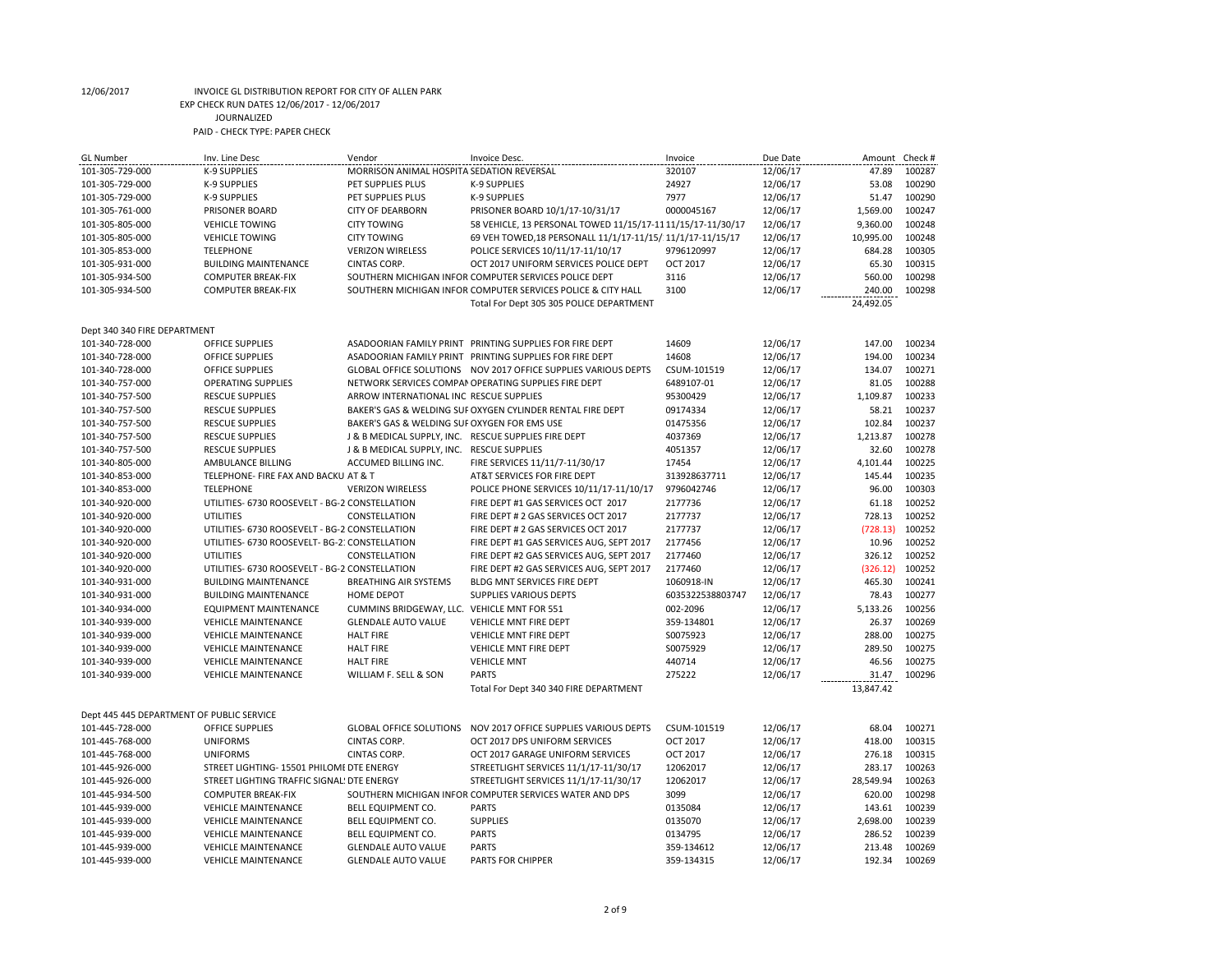| <b>GL</b> Number              | Inv. Line Desc                                  | Vendor                                              | Invoice Desc.                                       | Invoice          | Due Date | Amount Check # |        |
|-------------------------------|-------------------------------------------------|-----------------------------------------------------|-----------------------------------------------------|------------------|----------|----------------|--------|
| 101-445-939-000               | <b>VEHICLE MAINTENANCE</b>                      | <b>GLENDALE AUTO VALUE</b>                          | RET ON PARTS FROM INV 134112                        | CM359-134189     | 12/06/17 | (18.19)        | 100269 |
| 101-445-939-000               | <b>VEHICLE MAINTENANCE</b>                      | <b>GLENDALE AUTO VALUE</b>                          | RET ON PARTS FROM INV 134133                        | CM359-134190     | 12/06/17 | (18.19)        | 100269 |
| 101-445-939-000               | <b>VEHICLE MAINTENANCE</b>                      | <b>GLENDALE AUTO VALUE</b>                          | RET PARTS FROM INV 134113                           | CM359-134150     | 12/06/17 | (18.19)        | 100269 |
| 101-445-939-000               | <b>VEHICLE MAINTENANCE</b>                      | WILLIAM F. SELL & SON                               | <b>PARTS</b>                                        | 274992           | 12/06/17 | 16.61          | 100296 |
| 101-445-939-000               | <b>VEHICLE MAINTENANCE</b>                      | WILLIAM F. SELL & SON                               | <b>SUPPLIES</b>                                     | 275223           | 12/06/17 | 1,170.81       | 100296 |
| 101-445-939-000               | <b>VEHICLE MAINTENANCE</b>                      | TREDROC TIRE ALLEN PARK 7: SUPPLIES FOR RED TRAILER |                                                     | 7360018627       | 12/06/17 | 69.32          | 100302 |
| 101-445-939-000               | <b>VEHICLE MAINTENANCE</b>                      | THE W.W. WILLIAMS COMPA PARTS                       |                                                     | 5674998-01       | 12/06/17 | 38.80          | 100313 |
| 101-445-939-000               | <b>VEHICLE MAINTENANCE</b>                      | <b>GRAINGER</b>                                     | <b>PARTS</b>                                        | 9603615635       | 12/06/17 | 670.00         | 100316 |
|                               |                                                 |                                                     | Total For Dept 445 445 DEPARTMENT OF PUBLIC SERVICE |                  |          | 35,660.25      |        |
| Dept 707 707 PARKS & REC      |                                                 |                                                     |                                                     |                  |          |                |        |
| 101-707-728-000               | <b>OFFICE SUPPLIES</b>                          | <b>GLOBAL OFFICE SOLUTIONS</b>                      | NOV 2017 OFFICE SUPPLIES VARIOUS DEPTS              | CSUM-101519      | 12/06/17 | 101.70         | 100271 |
| 101-707-784-000               | <b>PARK SERVICES</b>                            | <b>HOME DEPOT</b>                                   | <b>SUPPLIES VARIOUS DEPTS</b>                       | 6035322538803747 | 12/06/17 | 56.86          | 100277 |
| 101-707-920-000               | UTILITIES- 4320 LAURENCE- BG-21 CONSTELLATION   |                                                     | BRAND PARK GAS SERVICES OCT 2017                    | 2177739          | 12/06/17 | 2.97           | 100252 |
| 101-707-920-000               | <b>UTILITIES</b>                                | CONSTELLATION                                       | BRAND PARK GAS SERVICES OCT 2017                    | 2177739          | 12/06/17 | (2.97)         | 100252 |
| 101-707-920-000               | UTILITIES-6615 ROOSEVELT- BG-21 CONSTELLATION   |                                                     | CHARLIE BROWN GAS SERVICES FOR OCT 2017 2177743     |                  | 12/06/17 | 4.99           | 100252 |
| 101-707-920-000               | <b>UTILITIES</b>                                | CONSTELLATION                                       | CHARLIE BROWN GAS SERVICES FOR OCT 2017 2177743     |                  | 12/06/17 | (4.99)         | 100252 |
| 101-707-920-000               | UTILITIES-6615 ROOSEVELT- BG-21 CONSTELLATION   |                                                     | CHARLIE BROWN GAS SERVICES FOR AUG/SEPT 2177459     |                  | 12/06/17 | 4.99           | 100252 |
| 101-707-920-000               | UTILITIES- 4320 LAURENCE- BG-21 CONSTELLATION   |                                                     | BRAND PARK GAS SERVICES AUG & SEPT 2017 2177457     |                  | 12/06/17 | 2.97           | 100252 |
| 101-707-920-000               | <b>UTILITIES</b>                                | CONSTELLATION                                       | BRAND PARK GAS SERVICES AUG & SEPT 2017 2177457     |                  | 12/06/17 | (2.97)         | 100252 |
| 101-707-935-000               | COMPUTER SOFTWARE MAINTENA CDW GOVERNMENT, INC. |                                                     | APC BATTERY REPLACEMNT                              | <b>KRT7956</b>   | 12/06/17 | 162.80         | 100244 |
|                               |                                                 |                                                     | Total For Dept 707 707 PARKS & REC                  |                  |          | 326.35         |        |
|                               |                                                 |                                                     |                                                     |                  |          |                |        |
| Dept 751 751 COMMUNITY CENTER |                                                 |                                                     |                                                     |                  |          |                |        |
| 101-751-757-000               | <b>OPERATING SUPPLIES</b>                       | <b>GORDON FOOD SERV.</b>                            | <b>SUPPLIES</b>                                     | 846138155        | 12/06/17 | 162.43         | 100272 |
| 101-751-757-000               | <b>OPERATING SUPPLIES</b>                       | GORDON FOOD SERV.                                   | <b>SUPPLIES</b>                                     | 917053978        | 12/06/17 | 131.13         | 100272 |
| 101-751-757-000               | <b>OPERATING SUPPLIES</b>                       | PARKS MAINTENANCE INC                               | SERVICE LABOR REPAIR FRYER                          | 540137           | 12/06/17 | 318.01         | 100289 |
| 101-751-757-000               | <b>OPERATING SUPPLIES</b>                       | PARKS MAINTENANCE INC                               | SERVICE LABOR TO CHECK OUT UNIT PROBLEM 540138      |                  | 12/06/17 | 60.00          | 100289 |
| 101-751-757-000               | <b>OPERATING SUPPLIES</b>                       | PARKS MAINTENANCE INC                               | SERVICE LABOR TO CHECK OUT FYER AND FLAT 540132     |                  | 12/06/17 | 1,275.00       | 100289 |
| 101-751-757-000               | <b>OPERATING SUPPLIES</b>                       | <b>SAM'S CLUB DIRECT</b>                            | SUPPLIES NOV 2017                                   | 0402519749089    | 12/06/17 | 73.32          | 100294 |
| 101-751-757-000               | <b>OPERATING SUPPLIES</b>                       | <b>SYSCO DETROIT LLC</b>                            | <b>SUPPLIES PARKS &amp; REC</b>                     | 158672652        | 12/06/17 | 519.62         | 100300 |
| 101-751-920-000               | UTILITIES-15800 WHITE ST BG-212(CONSTELLATION   |                                                     | CIVIC ARENA GAS SERVICES OCT 2017                   | 2177738          | 12/06/17 | 1,896.48       | 100252 |
| 101-751-920-000               | UTILITIES-15800 WHITE ST BG-212 CONSTELLATION   |                                                     | CIVIC ARENA GAS SERVICES AUG, SEPT 2017             | 2177454          | 12/06/17 | 1,061.42       | 100252 |
| 101-751-931-000               | <b>BUILDING MAINTENANCE</b>                     | CAMFIL USA INC LIVONIA                              | <b>PARTS</b>                                        | 30006542         | 12/06/17 | 204.52         | 100242 |
| 101-751-931-000               | <b>BUILDING MAINTENANCE</b>                     | <b>SAM'S CLUB DIRECT</b>                            | SUPPLIES NOV 2017                                   | 0402519749089    | 12/06/17 | 57.35          | 100294 |
| 101-751-931-000               | <b>BUILDING MAINTENANCE</b>                     | <b>GRAINGER</b>                                     | <b>PARTS</b>                                        | 9611087058       | 12/06/17 | 35.25          | 100316 |
| 101-751-934-000               | <b>EQUIPMENT MAINTENANCE</b>                    | PHELPS, MICHAEL                                     | REPAIRS TO SOUND SYSTEM FOR COMM CENTE 20CTA        |                  | 12/06/17 | 490.00         | 100291 |
|                               |                                                 |                                                     | Total For Dept 751 751 COMMUNITY CENTER             |                  |          | 6,284.53       |        |
| Dept 803 HISTORICAL           |                                                 |                                                     |                                                     |                  |          |                |        |
| 101-803-920-000               | UTILITIES-15504 ENGLEWOOD- BC CONSTELLATION     |                                                     | HISTORICAL GAS SERVICES SEPT & OCT 2017             | 2177788          | 12/06/17 | 4.54           | 100252 |
| 101-803-920-000               | UTILITIES-15504 ENGLEWOOD- BC CONSTELLATION     |                                                     | HISTORICAL GAS SERVICES AUG 2017                    | 2177369          | 12/06/17 | 1.28           | 100252 |
| 101-803-985-000               | <b>CAPITAL OUTLAY</b>                           | CDW GOVERNMENT, INC.                                | SUPPLIES FOR HISTORICAL MUSEUM                      | KTT9090          | 12/06/17 | 123.49         | 100244 |
|                               |                                                 |                                                     | Total For Dept 803 HISTORICAL                       |                  |          | 129.31         |        |
|                               |                                                 |                                                     |                                                     |                  |          |                |        |
|                               |                                                 |                                                     | Total For Fund 101 GENERAL FUND                     |                  |          | 188,786.72     |        |
| Fund 202 MAJOR STREET FUND    |                                                 |                                                     |                                                     |                  |          |                |        |
| Dept 478 WINTER MAINTENANCE   |                                                 |                                                     |                                                     |                  |          |                |        |
| 202-478-757-000               | <b>OPERATING SUPPLIES</b>                       | <b>DETROIT SALT COMPANY</b>                         | <b>SUPPLIES</b>                                     | 67470            | 12/06/17 | 5,360.71       | 100259 |
| 202-478-757-000               | <b>OPERATING SUPPLIES</b>                       | <b>DETROIT SALT COMPANY</b>                         | <b>SUPPLIES</b>                                     | 67318            | 12/06/17 | 2,690.28       | 100259 |
| 202-478-757-000               | <b>OPERATING SUPPLIES</b>                       | DETROIT SALT COMPANY                                | <b>SUPPLIES</b>                                     | 67433            | 12/06/17 | 1,347.96       | 100259 |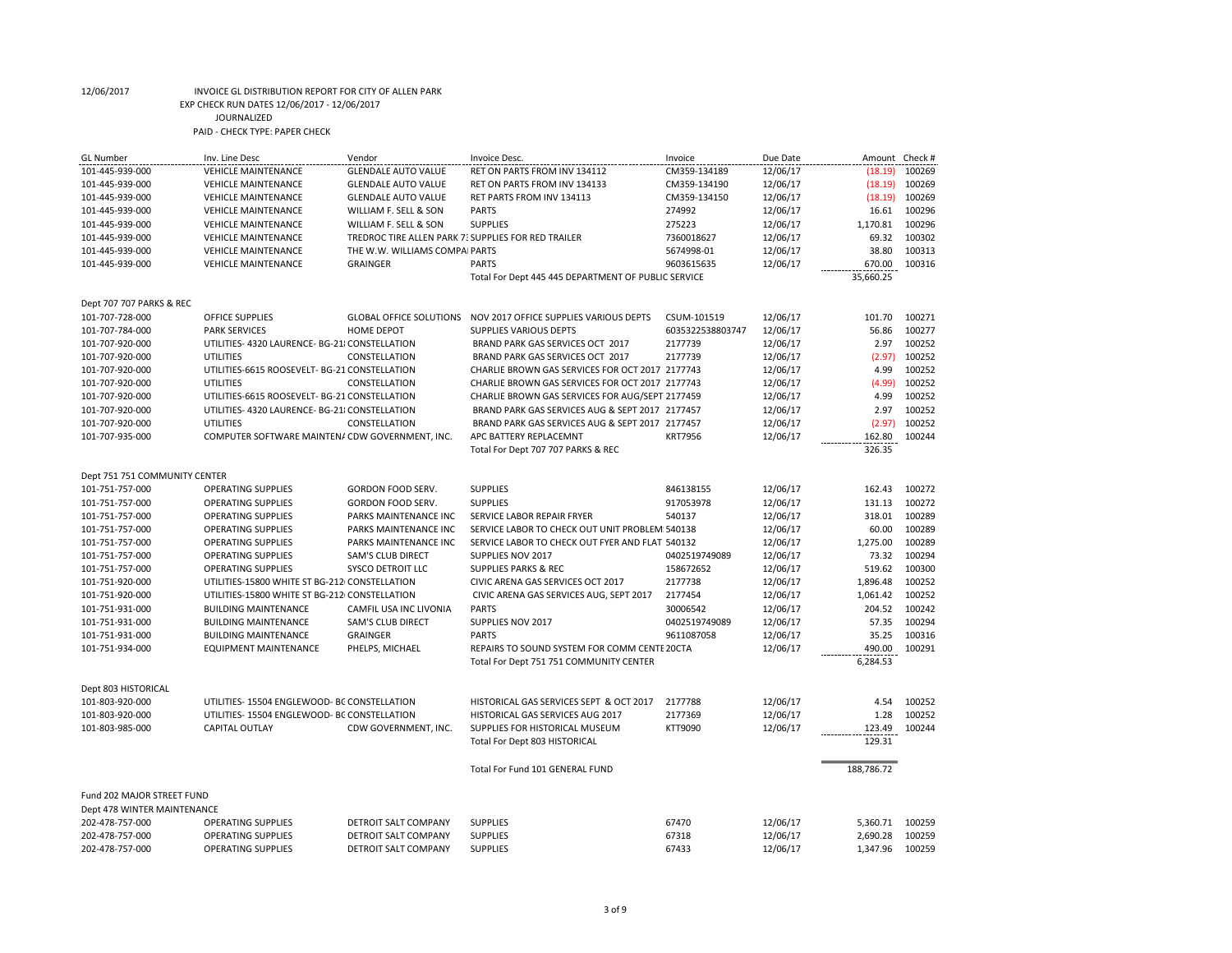| <b>GL Number</b>                   | Inv. Line Desc                | Vendor                      | Invoice Desc.                                                                                             | Invoice      | Due Date |           | Amount Check # |
|------------------------------------|-------------------------------|-----------------------------|-----------------------------------------------------------------------------------------------------------|--------------|----------|-----------|----------------|
| 202-478-757-000                    | <b>OPERATING SUPPLIES</b>     | DETROIT SALT COMPANY        | <b>SUPPLIES</b>                                                                                           | 67356        | 12/06/17 | 2,690.82  | 100259         |
| 202-478-940-000                    | <b>WINTER MAINTENANCE</b>     | DETROIT SALT COMPANY        | <b>SUPPLIES</b>                                                                                           | 67407        | 12/06/17 | 1,337.50  | 100259         |
|                                    |                               |                             | Total For Dept 478 WINTER MAINTENANCE                                                                     |              |          | 13,427.27 |                |
|                                    |                               |                             | Total For Fund 202 MAJOR STREET FUND                                                                      |              |          | 13,427.27 |                |
| Fund 203 LOCAL STREET FUND         |                               |                             |                                                                                                           |              |          |           |                |
| Dept 478 WINTER MAINTENANCE        |                               |                             |                                                                                                           |              |          |           |                |
| 203-478-757-000                    | <b>OPERATING SUPPLIES</b>     | DETROIT SALT COMPANY        | <b>SUPPLIES</b>                                                                                           | 67470        | 12/06/17 | 5,360.71  | 100259         |
| 203-478-757-000                    | <b>OPERATING SUPPLIES</b>     | <b>DETROIT SALT COMPANY</b> | <b>SUPPLIES</b>                                                                                           | 67318        | 12/06/17 | 2,690.28  | 100259         |
| 203-478-757-000                    | <b>OPERATING SUPPLIES</b>     | DETROIT SALT COMPANY        | <b>SUPPLIES</b>                                                                                           | 67433        | 12/06/17 | 1,347.95  | 100259         |
| 203-478-757-000                    | <b>OPERATING SUPPLIES</b>     | <b>DETROIT SALT COMPANY</b> | <b>SUPPLIES</b>                                                                                           | 67407        | 12/06/17 | 1,337.49  | 100259         |
| 203-478-757-000                    | <b>OPERATING SUPPLIES</b>     | DETROIT SALT COMPANY        | <b>SUPPLIES</b>                                                                                           | 67356        | 12/06/17 | 2,690.81  | 100259         |
|                                    |                               |                             | Total For Dept 478 WINTER MAINTENANCE                                                                     |              |          | 13,427.24 |                |
| Dept 479 PRESERVATION - STREETS    |                               |                             |                                                                                                           |              |          |           |                |
| 203-479-801-220                    | <b>PROF'L SERVICES -TREES</b> | T-N-T TREE SERVICE INC      | TREE REMOVAL AND CLEAN UP                                                                                 | 346908       | 12/06/17 | 3,000.00  | 100301         |
|                                    |                               |                             | Total For Dept 479 PRESERVATION - STREETS                                                                 |              |          | 3,000.00  |                |
|                                    |                               |                             | Total For Fund 203 LOCAL STREET FUND                                                                      |              |          | 16,427.24 |                |
| Fund 249 BUILDING FUND             |                               |                             |                                                                                                           |              |          |           |                |
| Dept 371 371 BUILDING DEPARTMENT   |                               |                             |                                                                                                           |              |          |           |                |
| 249-371-959-000                    | PLANNING & ZONING             |                             | GLOBAL OFFICE SOLUTIONS  NOV 2017 OFFICE SUPPLIES VARIOUS DEPTS                                           | CSUM-101519  | 12/06/17 | 31.08     | 100271         |
| 249-371-963-000                    |                               |                             | PROFESSIONAL SVCS - FINANCE DII CARLISLE/WORTMAN ASSOC PROF SERVICES COMMISSION/PC MEETING                | 2146788      | 12/06/17 | 4,000.00  | 100243         |
| 249-371-963-000                    |                               |                             | PROFESSIONAL SVCS - FINANCE DII CARLISLE/WORTMAN ASSOC PROFESSIONAL SERVICES FOR OCT 2017                 | 2146789      | 12/06/17 | 267.50    | 100243         |
| 249-371-963-000                    |                               |                             | PROFESSIONAL SVCS - FINANCE DII CARLISLE/WORTMAN ASSOC PROF SERVICES SITE PLAN REVIEW OLD CITY HA 2146790 |              | 12/06/17 | 410.00    | 100243         |
| 249-371-963-000                    |                               |                             | PROFESSIONAL SVCS - FINANCE DII CARLISLE/WORTMAN ASSOC PROF SERVICES ZBA VARIANCE LARME ST                | 2146791      | 12/06/17 | 142.50    | 100243         |
| 249-371-963-000                    |                               |                             | PROFESSIONAL SVCS - FINANCE DII CARLISLE/WORTMAN ASSOC PROF SERVICES ZBA VARIANCE ENTERPRISE DR 2146792   |              | 12/06/17 | 332.50    | 100243         |
|                                    |                               |                             | Total For Dept 371 371 BUILDING DEPARTMENT                                                                |              |          | 5,183.58  |                |
|                                    |                               |                             | Total For Fund 249 BUILDING FUND                                                                          |              |          | 5,183.58  |                |
|                                    |                               |                             |                                                                                                           |              |          |           |                |
| Fund 250 DDA OPERATING<br>Dept 000 |                               |                             |                                                                                                           |              |          |           |                |
| 250-000-853-000                    | <b>TELEPHONE</b>              | <b>WOW</b>                  | SERVICES DDA OFFICE 11/12/17-12/11/17                                                                     | 014467854    | 12/06/17 | 165.57    | 100312         |
| 250-000-920-000                    | <b>UTILITIES</b>              | <b>DTE ENERGY</b>           | 5301 ALLEN RD LIGHTS 10/4/17-11/1/17                                                                      | 910006782213 | 12/06/17 | 118.80    | 100261         |
| 250-000-931-000                    | <b>BUILDING MAINTENANCE</b>   | PROPERTY MANAGEMENT         | WINDOW CLEANING DDA OFFICES                                                                               | 8851         | 12/06/17 | 30.00     | 100292         |
| 250-000-931-000                    | <b>BUILDING MAINTENANCE</b>   | WISNIEWSKI, ANTONIA         | DDA OFFICE CLEANING 11/4-11/19/17                                                                         | 463778       | 12/06/17 | 60.00     | 100311         |
| 250-000-975-000                    | <b>DESIGN COMMITTEE</b>       |                             | LEGER, MATTHEW MLD GROL FACADE DESIGN ASSISTANCE                                                          | 17129        | 12/06/17 | 250.00    | 100285         |
|                                    |                               |                             | Total For Dept 000                                                                                        |              |          | 624.37    |                |
|                                    |                               |                             |                                                                                                           |              |          |           |                |
|                                    |                               |                             | Total For Fund 250 DDA OPERATING                                                                          |              |          | 624.37    |                |
| Fund 265 DRUG FORFEITURE - FEDERAL |                               |                             |                                                                                                           |              |          |           |                |
| Dept 000                           |                               |                             |                                                                                                           |              |          |           |                |
| 265-000-939-000                    | <b>VEHICLE MAINTENANCE</b>    | A & B LOCKSMITH             | <b>KEYS FOR CITY VEHICLE</b>                                                                              | 82426        | 12/06/17 | 5.00      | 100222         |
|                                    |                               |                             | Total For Dept 000                                                                                        |              |          | 5.00      |                |
|                                    |                               |                             | Total For Fund 265 DRUG FORFEITURE - FEDERAL                                                              |              |          | 5.00      |                |

Fund 266 DRUG FORFEITURE - STATE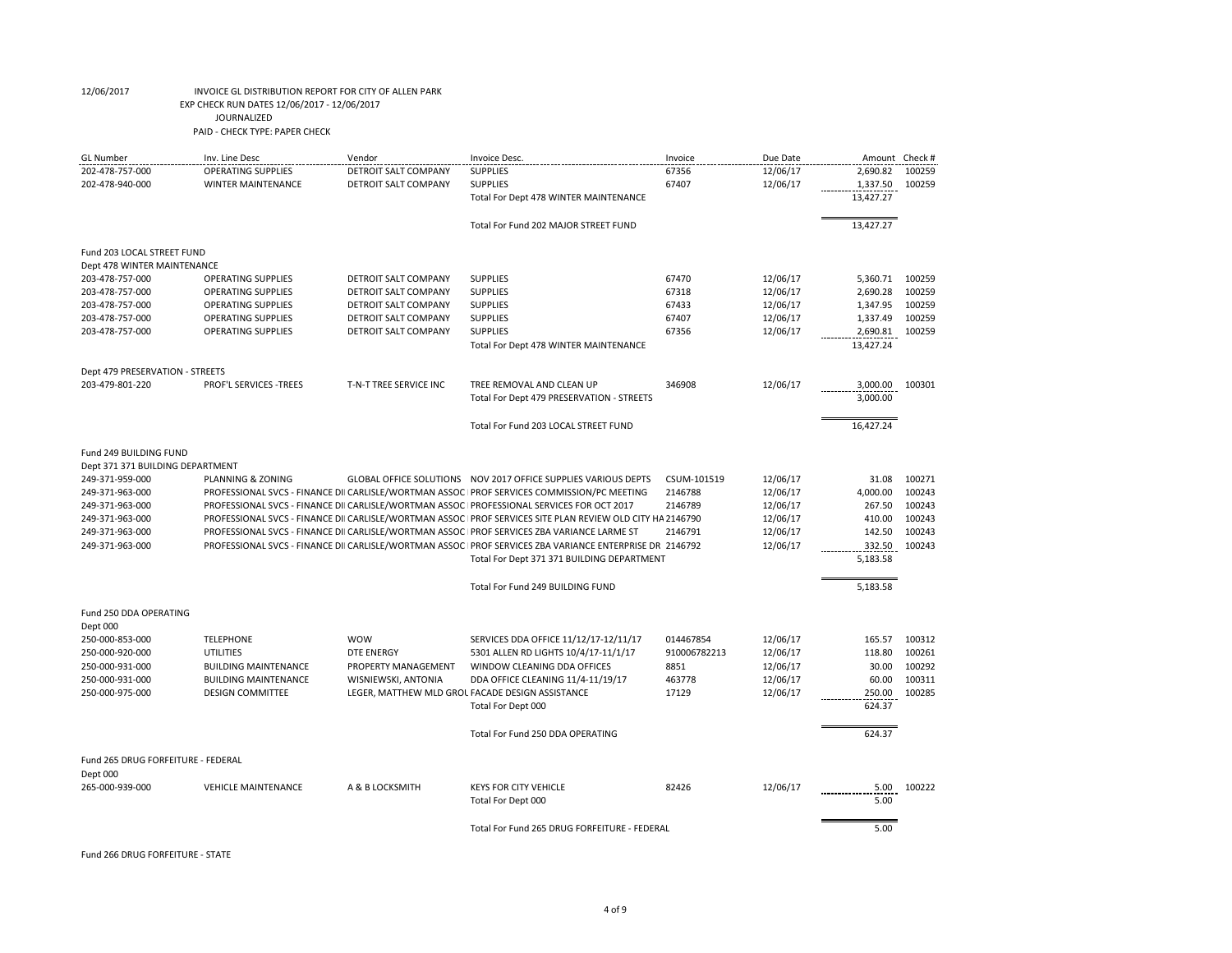| <b>GL Number</b> | Inv. Line Desc             | Vendor                                           | Invoice Desc.                                | Invoice    | Due Date | Amount Check # |        |
|------------------|----------------------------|--------------------------------------------------|----------------------------------------------|------------|----------|----------------|--------|
| Dept 000         |                            |                                                  |                                              |            |          |                |        |
| 266-000-657-000  |                            | FORFEITED MONIES-STATE&LOCAL WEST SHORE SERVICES | 2017 ANNUAL INSPECTION & MNT ON 4 OUTD(24552 |            | 12/06/17 | L.400.00       | 100309 |
| 266-000-939-000  | <b>VEHICLE MAINTENANCE</b> | <b>GLENDALE AUTO VALUE</b>                       | <b>PARTS</b>                                 | 359-134286 | 12/06/17 | 92.99          | 100269 |
| 266-000-984-000  |                            | COMPUTER EQUIPMENT/SOFTWAICDW GOVERNMENT. INC.   | <b>LASERIET DETECTIVE BUREAU</b>             | KVL3251    | 12/06/17 | 398.05         | 100244 |
|                  |                            |                                                  | Total For Dept 000                           |            |          | 1.891.04       |        |
|                  |                            |                                                  |                                              |            |          |                |        |
|                  |                            |                                                  | Total For Fund 266 DRUG FORFEITURE - STATE   |            |          | 1.891.04       |        |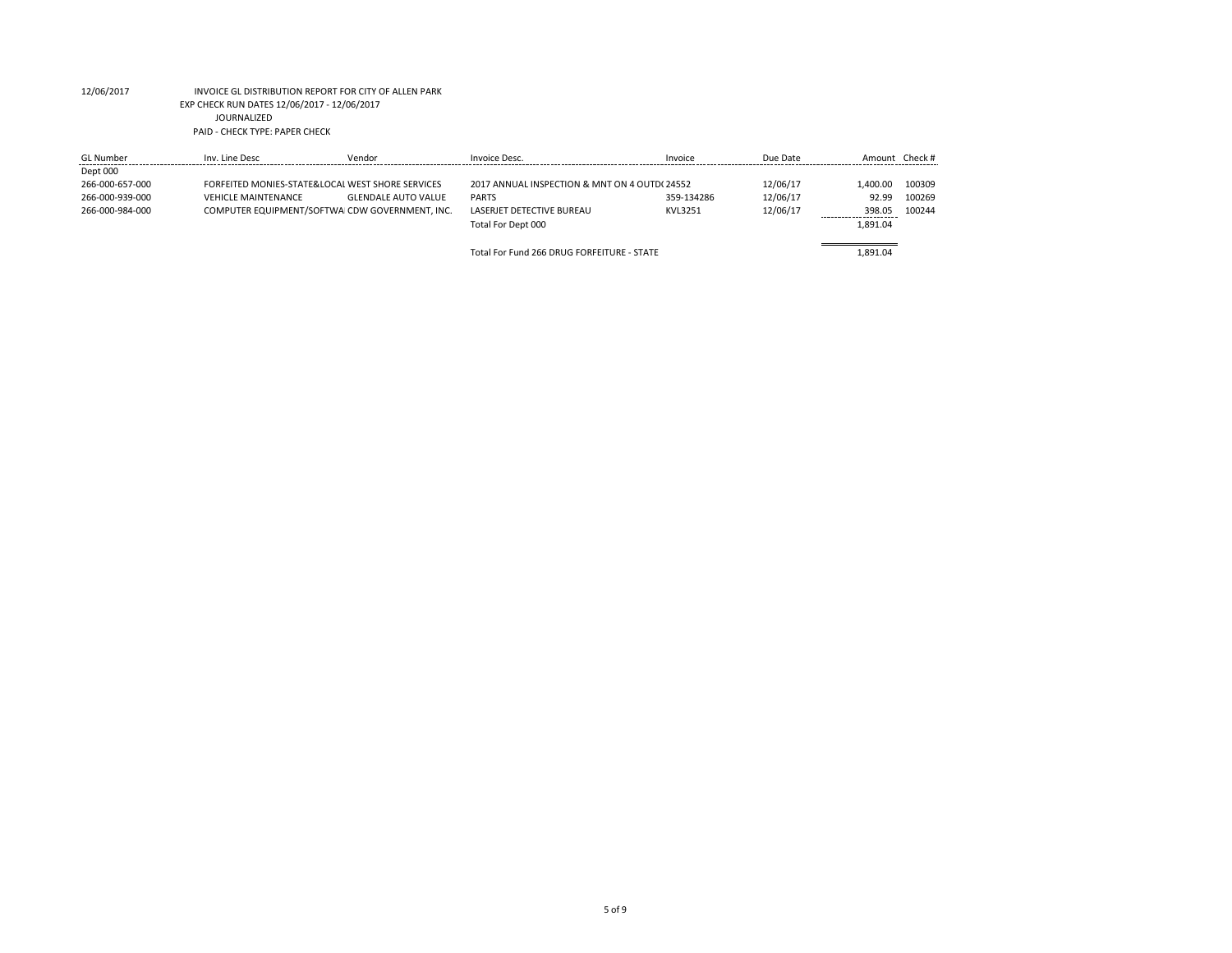| GL Number                          | Inv. Line Desc                                      | Vendor                                                     | Invoice Desc.                                                                               | Invoice        | Due Date             | Amount Check #  |        |
|------------------------------------|-----------------------------------------------------|------------------------------------------------------------|---------------------------------------------------------------------------------------------|----------------|----------------------|-----------------|--------|
| Fund 271 LIBRARY                   |                                                     |                                                            |                                                                                             |                |                      |                 |        |
| Dept 000                           |                                                     |                                                            |                                                                                             |                |                      |                 |        |
| 271-000-728-000                    | <b>OFFICE SUPPLIES</b>                              |                                                            | GLOBAL OFFICE SOLUTIONS  NOV 2017 OFFICE SUPPLIES VARIOUS DEPTS                             | CSUM-101519    | 12/06/17             | 124.38          | 100271 |
| 271-000-757-000                    | <b>OPERATING SUPPLIES</b>                           |                                                            | ABSOLUTELY BAFFLING MAGI DEC 16,2017 RUDOLPHS MAGIC CHRISTMAS SH CHRISTMAS SHOW             |                | 12/06/17             | 455.00          | 100223 |
| 271-000-757-000                    | <b>OPERATING SUPPLIES</b>                           | ALLEN PARK HIGH SCHOOL                                     | PMT FOR PAGE AD IN 2017/2018 YEARBOOK                                                       | APHS 2017/2018 | 12/06/17             | 75.00           | 100229 |
| 271-000-828-000                    | <b>MATERIALS</b>                                    | <b>STEINWAY INC</b>                                        | <b>CDS FOR LIBRARY</b>                                                                      | 36587          | 12/06/17             | 13.99           | 100231 |
| 271-000-828-000                    | <b>MATERIALS</b>                                    | <b>BAKER &amp; TAYLOR</b>                                  | <b>MATERIALS FOR LIBRARY</b>                                                                | 2033285367     | 12/06/17             | 18.45           | 100236 |
| 271-000-828-000                    | <b>MATERIALS</b>                                    | <b>BAKER &amp; TAYLOR</b>                                  | <b>MATERIALS FOR LIBRARY</b>                                                                | 2033286056     | 12/06/17             | 38.14           | 100236 |
| 271-000-828-000                    | <b>MATERIALS</b>                                    | <b>BAKER &amp; TAYLOR</b>                                  | <b>MATERIALS FOR LIBRARY</b>                                                                | 2033291091     | 12/06/17             | 54.28           | 100236 |
| 271-000-828-000                    | <b>MATERIALS</b>                                    | <b>BAKER &amp; TAYLOR</b>                                  | <b>MATERIALS FOR LIBRARY</b>                                                                | 2033309510     | 12/06/17             | 152.22          | 100236 |
| 271-000-920-000                    | UTILITIES-8100 ALLEN RD- BG-2182 CONSTELLATION      |                                                            | LIBRARY GAS SERVICES OCT 2017                                                               | 2177742        | 12/06/17             | 23.22           | 100252 |
| 271-000-920-000                    | UTILITIES-8100 ALLEN RD- BG-2182 CONSTELLATION      |                                                            | LIBRARY GAS SERVICES AUG, SEPT 2017                                                         | 2177455        | 12/06/17             | 44.93           | 100252 |
| 271-000-920-000                    | UTILITIES 8100 ALLEN RD                             | <b>DTE ENERGY</b>                                          | ELECTRIC SERVICES 10/21/17-11/20/17                                                         | 12062017       | 12/06/17             | 1,194.09        | 100262 |
| 271-000-931-000                    | <b>BUILDING MAINTENANCE</b>                         | DEMCO, INC.                                                | PANELS FOR COMPUTER AREA                                                                    | 6256315        | 12/06/17             | 1,214.77        | 100257 |
|                                    |                                                     |                                                            | Total For Dept 000                                                                          |                |                      | 3,408.47        |        |
|                                    |                                                     |                                                            |                                                                                             |                |                      |                 |        |
|                                    |                                                     |                                                            | Total For Fund 271 LIBRARY                                                                  |                |                      | 3,408.47        |        |
| Fund 401 CAPITAL PROJECT FUND      |                                                     |                                                            |                                                                                             |                |                      |                 |        |
| Dept 000                           |                                                     |                                                            |                                                                                             |                |                      |                 |        |
| 401-000-987-300                    | <b>CONST-CITY HALL</b>                              | <b>BLUE STAR INC</b>                                       | DEMO PMT #3 NEW CITY HALL                                                                   | 42566          | 12/06/17             | 3,961.80        | 100240 |
| 401-000-987-300                    | <b>CONST-CITY HALL</b>                              | <b>JS VIG CONSTRUCTION CO</b>                              | APPLICATION PMT #3 NOV 2017                                                                 | 1652-3         | 12/06/17             | 365,214.17      | 100279 |
|                                    |                                                     |                                                            | Total For Dept 000                                                                          |                |                      | 369,175.97      |        |
|                                    |                                                     |                                                            |                                                                                             |                |                      |                 |        |
|                                    |                                                     |                                                            | Total For Fund 401 CAPITAL PROJECT FUND                                                     |                |                      | 369,175.97      |        |
| Fund 592 WATER & SEWER             |                                                     |                                                            |                                                                                             |                |                      |                 |        |
| Dept 600 WATER                     |                                                     |                                                            |                                                                                             |                |                      |                 |        |
| 592-600-745-400                    |                                                     |                                                            |                                                                                             |                |                      |                 | 100265 |
|                                    |                                                     |                                                            |                                                                                             | 0035166        |                      |                 |        |
| 592-600-873-000                    | <b>METER MAINTENANCE</b><br><b>MAIN MAINTENANCE</b> | <b>FERGUSON WATERWORKS #3 PARTS</b><br><b>MICHIGAN CAT</b> | <b>PARTS</b>                                                                                | PD8069317      | 12/06/17             | 120.00<br>92.36 | 100283 |
|                                    |                                                     |                                                            |                                                                                             |                | 12/06/17             |                 |        |
| 592-600-873-000                    | <b>MAIN MAINTENANCE</b>                             | <b>MICHIGAN CAT</b>                                        | <b>PARTS</b><br>Total For Dept 600 WATER                                                    | PD8069318      | 12/06/17             | 92.36<br>304.72 | 100283 |
|                                    |                                                     |                                                            |                                                                                             |                |                      |                 |        |
| Dept 601 601 SEWER                 |                                                     |                                                            |                                                                                             |                |                      |                 |        |
| 592-601-712-000                    | CLOTHING, CLEANING & TECH SKILI CINTAS CORP.        |                                                            | OCT 2017 WATER UNIFORM SERVICES                                                             | OCT 2017       | 12/06/17             | 224.56          | 100315 |
| 592-601-757-000                    | <b>OPERATING SUPPLIES</b>                           | <b>SMART BILL</b>                                          | SERVICES & SUPPLIES FOR DEC 2017 WATER BIL 30427-S                                          |                | 12/06/17             | 1.852.72        | 100297 |
| 592-601-822-000                    | <b>COMPUTER SERVICE MAINT</b>                       |                                                            | SOUTHERN MICHIGAN INFOR COMPUTER SERVICES WATER AND DPS                                     | 3099           | 12/06/17             | 620.00          | 100298 |
| 592-601-908-000                    | <b>IWC CHARGES- DETROIT</b>                         | <b>GREAT LAKES WATER AUTHOLOCT 2017 IWC CHARGES</b>        |                                                                                             | <b>OCTIWC</b>  | 12/06/17             | 2,575.88        | 100260 |
| 592-601-921-000                    | <b>OFFICE SUPPLIES</b>                              | <b>GLOBAL OFFICE SOLUTIONS</b>                             | NOV 2017 OFFICE SUPPLIES VARIOUS DEPTS                                                      | CSUM-101519    |                      | 59.50           | 100271 |
|                                    | <b>VEHICLE MAINTENANCE</b>                          |                                                            | <b>PARTS</b>                                                                                | 359-134605     | 12/06/17             |                 | 100269 |
| 592-601-939-100<br>592-601-940-500 |                                                     | <b>GLENDALE AUTO VALUE</b>                                 | FAIRLANE/INDEPNCE MKT STATIOI SECURITY CENTRAL PROTECTI BURG/FIRE SERVICES 12/1/17-12/31/17 | 3636496        | 12/06/17<br>12/06/17 | 144.54<br>37.95 | 100295 |
|                                    |                                                     |                                                            | Total For Dept 601 601 SEWER                                                                |                |                      | 5,515.15        |        |
| Dept 603 603 BASIN                 |                                                     |                                                            |                                                                                             |                |                      |                 |        |
| 592-603-853-000                    | <b>TELEPHONE</b>                                    | <b>VERIZON WIRELESS</b>                                    | BASIN SERVICES 10/24/17-11/23/17                                                            | 9796841969     | 12/06/17             | 50.04           | 100304 |
| 592-603-920-000                    | UTILITIES-14500 MORAN BG-21825 CONSTELLATION        |                                                            | BASIN GAS SERVICES AUG & SEPT 2017                                                          | 2177453        | 12/06/17             | 465.77          | 100252 |
| 592-603-920-000                    | UTILITIES                                           | CONSTELLATION                                              | BASIN GAS SERVICES AUG & SEPT 2017                                                          | 2177453        | 12/06/17             | (465.77)        | 100252 |
| 592-603-920-000                    | UTILITIES-14500 MORAN BG-21825 CONSTELLATION        |                                                            | BASIN GAS SERVICES OCT 2017                                                                 | 2177740        | 12/06/17             | 465.77          | 100252 |
| 592-603-920-000                    | UTILITIES                                           | CONSTELLATION                                              | BASIN GAS SERVICES OCT 2017                                                                 | 2177740        | 12/06/17             | (465.77)        | 100252 |
| 592-603-920-000                    | UTILITIES-14500 MORAN APT#2-B(CONSTELLATION         |                                                            | APT #2 GAS SERVICES OCT 2017                                                                | 2177741        | 12/06/17             | 5,808.03        | 100252 |
| 592-603-920-000                    | UTILITIES                                           | CONSTELLATION                                              | APT #2 GAS SERVICES OCT 2017                                                                | 2177741        | 12/06/17             | (5,808.03)      | 100252 |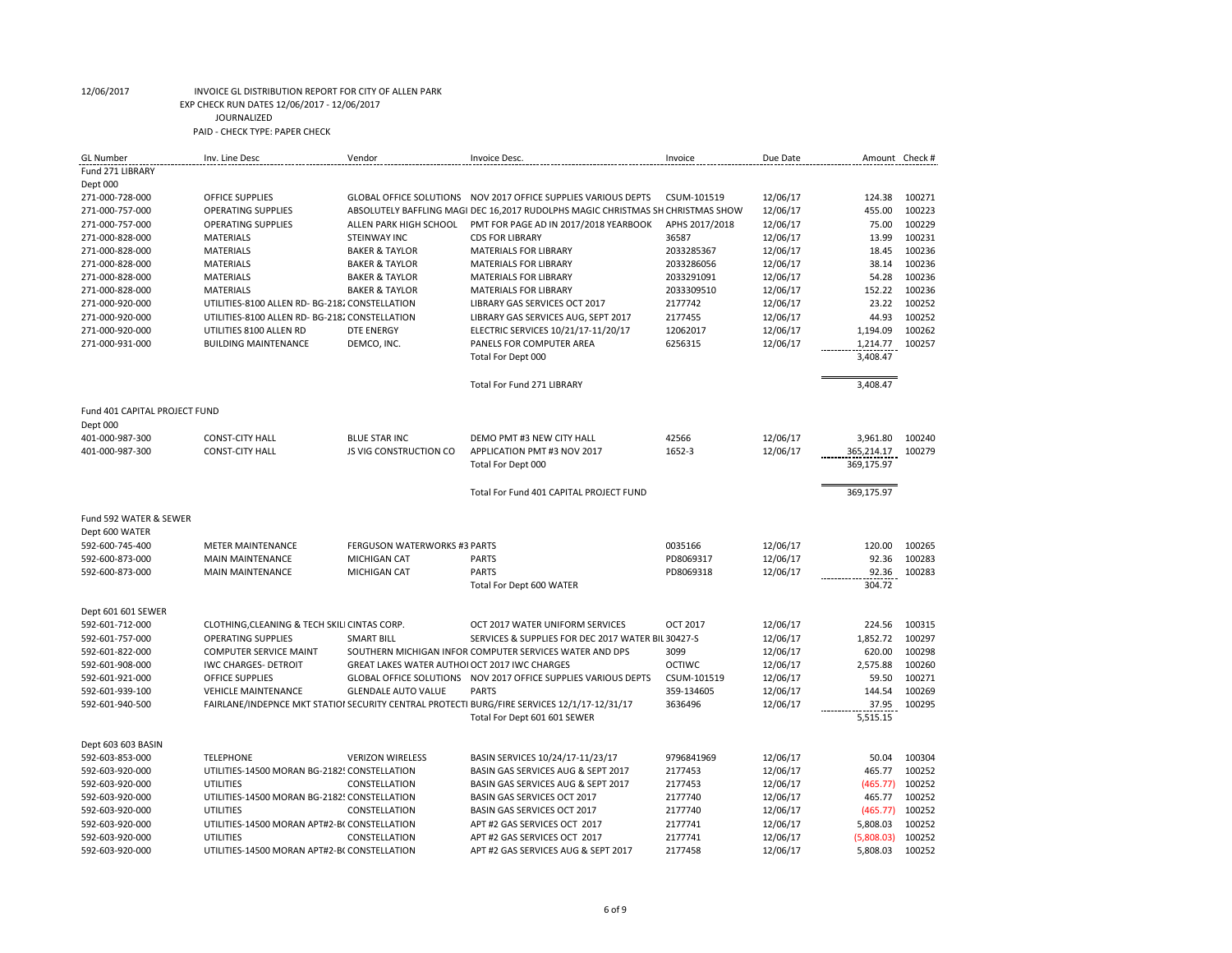| Inv. Line Desc               | Vendor                | Invoice Desc.                       | Invoice    | Due Date                                                                | Amount Check# |        |
|------------------------------|-----------------------|-------------------------------------|------------|-------------------------------------------------------------------------|---------------|--------|
| <b>UTILITIES</b>             | CONSTELLATION         | APT #2 GAS SERVICES AUG & SEPT 2017 | 2177458    | 12/06/17                                                                | (5,808.03)    | 100252 |
| <b>BUILDING MAINTENANCE</b>  | GRAINGER              | <b>PARTS</b>                        | 9602382484 | 12/06/17                                                                | 233.80        | 100316 |
| <b>BUILDING MAINTENANCE</b>  | <b>GRAINGER</b>       | <b>PARTS</b>                        | 9603615643 | 12/06/17                                                                | 169.50        | 100316 |
| <b>BUILDING MAINTENANCE</b>  | GRAINGER              | <b>PARTS</b>                        | 9603929820 | 12/06/17                                                                | (169.50)      | 100316 |
| EQUIPMENT MAINTENANCE        |                       |                                     |            | 12/06/17                                                                | 25.00         | 100238 |
| <b>EQUIPMENT MAINTENANCE</b> | MEYER LABORATORY, INC | SUPPLIES FOR BASIN                  | 0608961-IN | 12/06/17                                                                | 1.051.09      | 100281 |
|                              |                       |                                     |            | BALAS STRUCTURAL STEEL IN REPAIR & MODIFY GRAPPLING HOOK FOR SEWI 17043 |               |        |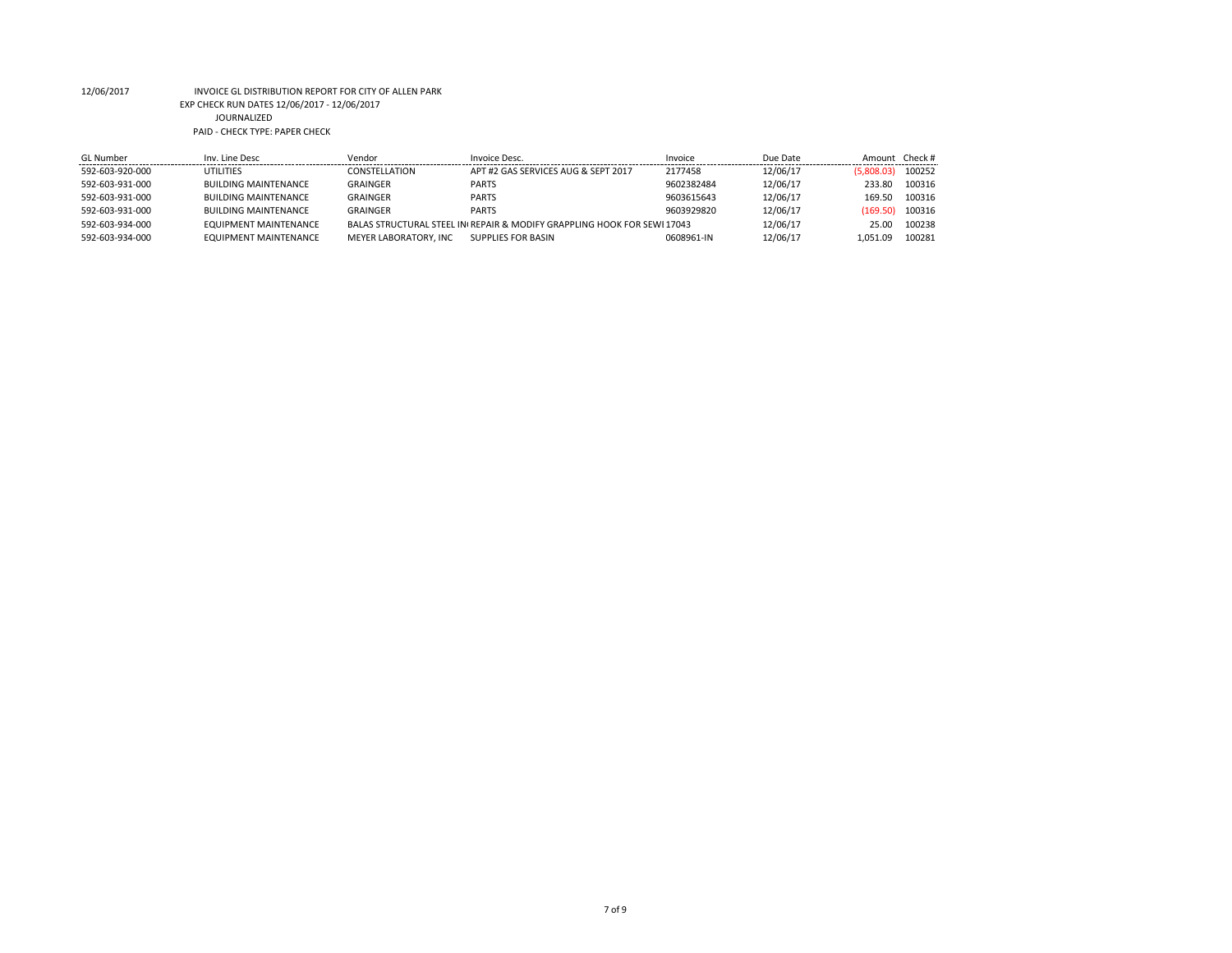| <b>GL</b> Number                    | Inv. Line Desc                       | Vendor                        | Invoice Desc.                                                                  | Invoice                 | Due Date | Amount     | Check # |
|-------------------------------------|--------------------------------------|-------------------------------|--------------------------------------------------------------------------------|-------------------------|----------|------------|---------|
| 592-603-939-000                     | <b>VEHICLE MAINTENANCE</b>           | CUMMINS BRIDGEWAY, LLC. PARTS |                                                                                | 006-53549               | 12/06/17 | 1,954.03   | 100256  |
|                                     |                                      |                               | Total For Dept 603 603 BASIN                                                   |                         |          | 3,313.96   |         |
|                                     |                                      |                               |                                                                                |                         |          |            |         |
|                                     |                                      |                               | Total For Fund 592 WATER & SEWER                                               |                         |          | 9,133.83   |         |
|                                     |                                      |                               |                                                                                |                         |          |            |         |
| Fund 701 TRUST AND AGENCY           |                                      |                               |                                                                                |                         |          |            |         |
| Dept 000                            |                                      |                               |                                                                                |                         |          |            |         |
| 701-000-242-000                     | <b>CITY FESTIVITIES ESCROW</b>       |                               | ALLEN PARK MIDDLE MARCHI 2017 CHRISTMAS PARADE MARCHING BAND                   | <b>CHRISTMAS PARADE</b> | 12/06/17 | 200.00     | 100227  |
| 701-000-242-000                     | <b>CITY FESTIVITIES ESCROW</b>       |                               | ALLEN PARK DOWNTOWN DE REIMBURSEMENT ON POP FOR CHRISTMAS PAI REIMBURSEMENT    |                         | 12/06/17 | 69.18      | 100228  |
| 701-000-242-000                     | <b>CITY FESTIVITIES ESCROW</b>       |                               | EDSEL FORD HIGH SCHOOL M 2017 CHRISTMAS PARADE MARCHING BAND                   | <b>CHRISTMAS PARADE</b> | 12/06/17 | 200.00     | 100232  |
| 701-000-242-000                     | <b>CITY FESTIVITIES ESCROW</b>       |                               | FLOWERS ON THE AVENUE FESTIVITIES COMMISSION EVENT                             | <b>FESTIVITIES</b>      | 12/06/17 | 50.00      | 100267  |
|                                     |                                      |                               |                                                                                |                         |          |            | 100274  |
| 701-000-242-000                     | <b>CITY FESTIVITIES ESCROW</b>       | <b>GUNDERSON, MONA</b>        | REIMBURSEMENT FOR CHRISTMAS PARADE SUI REIMBURSEMENT                           |                         | 12/06/17 | 116.58     |         |
| 701-000-242-000                     | <b>CITY FESTIVITIES ESCROW</b>       |                               | HARPER WOODS HIGH MARC OCT 2017 CHRISTMAS PARADE MARCHING BAN CHRISTMAS PARADE |                         | 12/06/17 | 200.00     | 100276  |
| 701-000-242-000                     | <b>CITY FESTIVITIES ESCROW</b>       |                               | LINCOLN PARK MARCHING B/ 2017 CHRISTMAS PARADE BAND                            | <b>CHRISTMAS PARADE</b> | 12/06/17 | 200.00     | 100280  |
| 701-000-242-000                     | <b>CITY FESTIVITIES ESCROW</b>       | RIVIERA, CINDY                | REIMBURSEMENT FOR CHRISTMAS PARADE                                             | REIMBURSEMENT           | 12/06/17 | 78.56      | 100293  |
| 701-000-242-000                     | <b>CITY FESTIVITIES ESCROW</b>       |                               | SOUTHERN MICHIGAN INFOR NOV 2017 FESTIVITIES PHONE SERVICES                    | 3097                    | 12/06/17 | 35.00      | 100298  |
| 701-000-242-000                     | <b>CITY FESTIVITIES ESCROW</b>       |                               | SOUTHGATE ANDERSON MAF 2017 CHRISTMAS PARADE MARCHING BAND                     | <b>CHRISTMAS PARADE</b> | 12/06/17 | 200.00     | 100299  |
| 701-000-242-000                     | <b>CITY FESTIVITIES ESCROW</b>       |                               | WEST MIDDLE SCHOOL MARC 2017 CHRISTMAS PARADE MARCHING BAND                    | <b>CHRISTMAS PARADE</b> | 12/06/17 | 200.00     | 100308  |
| 701-000-245-000                     | PARKS & RECREATION ESCROW            | <b>DETROIT PISTONS</b>        | YOUTH BASKETBALL 2018                                                          | <b>BASKETBALL 2018</b>  | 12/06/17 | 750.00     | 100258  |
| 701-000-245-000                     | <b>PARKS &amp; RECREATION ESCROW</b> | MI CUSTOM SIGNS               | DASHER BOARDS PARKS & REC                                                      | 13425                   | 12/06/17 | 258.00     | 100284  |
|                                     |                                      |                               | Total For Dept 000                                                             |                         |          | 2,557.32   |         |
|                                     |                                      |                               |                                                                                |                         |          |            |         |
|                                     |                                      |                               | Total For Fund 701 TRUST AND AGENCY                                            |                         |          | 2,557.32   |         |
|                                     |                                      |                               |                                                                                |                         |          |            |         |
| Fund 703 SCHOOL AND COUNTY TAX FUND |                                      |                               |                                                                                |                         |          |            |         |
| Dept 000                            |                                      |                               |                                                                                |                         |          |            |         |
| 703-000-225-009                     | DUE TO SCHOOLS                       |                               | ALLEN PARK PUBLIC SCHOOLS TAX DISTRIBUTION THRU 12/1/17                        | TAX DIST 12/1/17        | 12/06/17 | 9,533.66   | 1395    |
| 703-000-225-009                     | DUE TO SCHOOLS                       |                               | ALLEN PARK PUBLIC SCHOOLS TAX DISTRIBUTION THRU 12/1/17                        | TAX DIST 12/1/17        | 12/06/17 | 18,816.50  | 1395    |
| 703-000-225-009                     | DUE TO SCHOOLS                       |                               | MELVINDALE NAP PUBLIC SCI TAX DISTRIBUTION THRU 12/1/17                        | <b>TAX THRU 12/1/17</b> | 12/06/17 | 2,582.20   | 1396    |
| 703-000-225-009                     | DUE TO SCHOOLS-OPERATING             |                               | SOUTHGATE COMMUNITY SC TAX DISTRIBUTION THRU 12/1/17                           | <b>TAX THRU 12/1/17</b> | 12/06/17 | 9,024.28   | 1397    |
| 703-000-225-009                     | DUE TO SCHOOLS-DEBT                  |                               |                                                                                |                         | 12/06/17 | 4,206.11   | 1397    |
|                                     |                                      |                               | SOUTHGATE COMMUNITY SC TAX DISTRIBUTION THRU 12/1/17                           | <b>TAX THRU 12/1/17</b> |          |            |         |
| 703-000-236-000                     | DUE TO WAYNE CO.- RESA/ISD           |                               | WAYNE COUNTY TREASURER TAX DISTRUBUTION THRU 12/1/17                           | TAX THRU 12/01/17       | 12/06/17 | 8,352.15   | 1398    |
| 703-000-236-000                     | DUE TO WAYNE CO.- RESA/ISD           |                               | WAYNE COUNTY TREASURER TAX DISTRUBUTION THRU 12/1/17                           | TAX THRU 12/01/17       | 12/06/17 | 4,821.97   | 1398    |
| 703-000-240-000                     | DUE TO WAYNE CO. - S.E.T.            |                               | WAYNE COUNTY TREASURER TAX DISTRUBUTION THRU 12/1/17                           | TAX THRU 12/01/17       | 12/06/17 | 14,466.13  | 1398    |
| 703-000-241-000                     | DUE TO WAYNE CO.-OPERATING           |                               | WAYNE COUNTY TREASURER TAX DISTRUBUTION THRU 12/1/17                           | TAX THRU 12/01/17       | 12/06/17 | 13,618.05  | 1398    |
|                                     |                                      |                               | Total For Dept 000                                                             |                         |          | 85,421.05  |         |
|                                     |                                      |                               |                                                                                |                         |          |            |         |
|                                     |                                      |                               | Total For Fund 703 SCHOOL AND COUNTY TAX FUND                                  |                         |          | 85,421.05  |         |
|                                     |                                      |                               |                                                                                |                         |          |            |         |
|                                     |                                      |                               |                                                                                |                         |          |            |         |
|                                     |                                      | Fund Totals:                  |                                                                                |                         |          |            |         |
|                                     |                                      |                               | Fund 101 GENERAL FUND                                                          |                         |          | 188,786.72 |         |
|                                     |                                      |                               | Fund 202 MAJOR STREET FUND                                                     |                         |          | 13,427.27  |         |
|                                     |                                      |                               | Fund 203 LOCAL STREET FUND                                                     |                         |          | 16,427.24  |         |
|                                     |                                      |                               | Fund 249 BUILDING FUND                                                         |                         |          | 5,183.58   |         |
|                                     |                                      |                               | Fund 250 DDA OPERATING                                                         |                         |          | 624.37     |         |
|                                     |                                      |                               | Fund 265 DRUG FORFEITURE - FEDERAL                                             |                         |          | 5.00       |         |
|                                     |                                      |                               | Fund 266 DRUG FORFEITURE - STATE                                               |                         |          | 1,891.04   |         |
|                                     |                                      |                               | Fund 271 LIBRARY                                                               |                         |          | 3,408.47   |         |
|                                     |                                      |                               | Fund 401 CAPITAL PROJECT FUND                                                  |                         |          | 369,175.97 |         |
|                                     |                                      |                               | Fund 592 WATER & SEWER                                                         |                         |          | 9,133.83   |         |
|                                     |                                      |                               | Fund 701 TRUST AND AGENCY                                                      |                         |          | 2.557.32   |         |
|                                     |                                      |                               |                                                                                |                         |          |            |         |